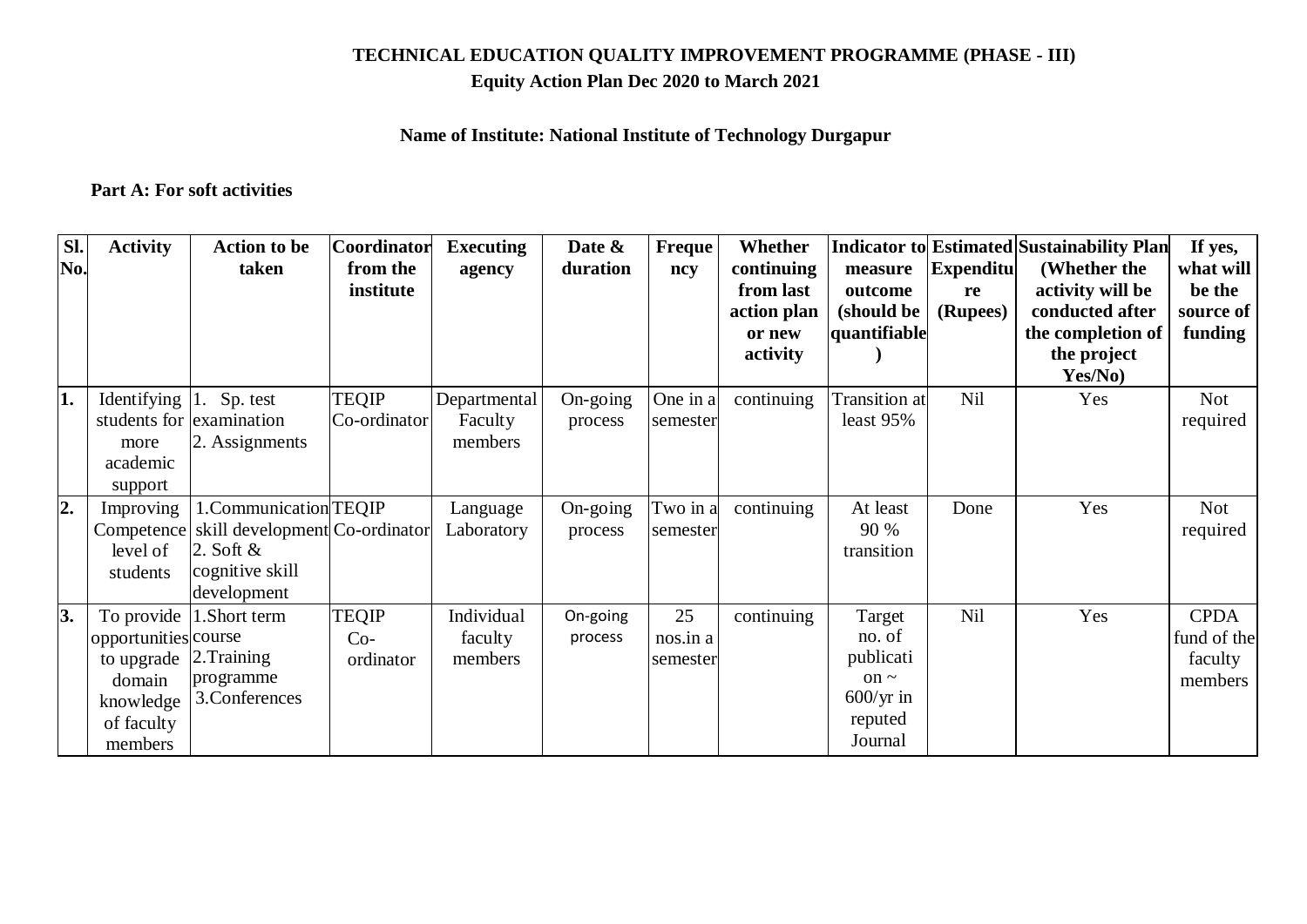| 4.               | To make<br>campuses<br>physically<br>and socially<br>gender-<br>friendly                              | Counseling $&$<br>Awareness<br>about gender<br>friendly<br>environment                                                                                     | <b>TEQIP</b><br>$Co-$<br>ordinator | Institute/Depa<br>rtment             | On-going<br>process                                                                                                                              | Two in a<br>semester               | continuing | Satisfaction<br>survey                                                                  | As<br>required | Yes | <b>Not</b><br>required |
|------------------|-------------------------------------------------------------------------------------------------------|------------------------------------------------------------------------------------------------------------------------------------------------------------|------------------------------------|--------------------------------------|--------------------------------------------------------------------------------------------------------------------------------------------------|------------------------------------|------------|-----------------------------------------------------------------------------------------|----------------|-----|------------------------|
| $\overline{5}$ . | To hold<br>innovation<br>and<br>Knowledge<br>Sharing<br>Workshops                                     | 1. Workshop<br>inviting<br>experts from<br>industry,<br>academia<br>and R&D<br>organizations<br>2. Arranging<br>workshops<br>through<br>students'<br>clubs | <b>TEQIP</b><br>$Co-$<br>ordinator | Departmen<br>t/<br>Students'<br>Club | On-going<br>process<br>(However,<br>these activities departm<br>will be done<br>expected<br>through virtual<br>mode within<br>the time<br>frame) | Two in a<br>semester<br>per<br>ent | continuing | Enrolment<br>in the<br>programme<br>at least 20%<br>of total<br>strength of<br>students | Nil            | Yes | Institute<br>fund      |
| 6.               | To provide<br>appropriate<br>infrastructurelike ramps,<br>for<br>physically<br>challenged<br>students | Providing<br>facilities<br>lifts, toilets<br>(separate for<br>male<br>and<br>female<br>students) etc.<br>always an on-<br>going process                    | <b>TEQIP</b><br>$Co-$<br>ordinator | Institute                            | On-going<br>process                                                                                                                              | As<br>required                     | continuing | Satisfaction<br>survey                                                                  | Nil            | Yes | Institute<br>fund      |
| 7.               | To appoint<br>Student<br>Mentor's and Class<br>Faculty<br>Students                                    | Faculty<br>members and<br>representative<br>Advisers for are assigned<br>regularly                                                                         | <b>TEQIP</b><br>$Co-$<br>ordinator | Institute/<br>Department             | Beginning of One in a<br>the semester                                                                                                            | year                               | continuing | $-$                                                                                     | Nil            | Yes | <b>Not</b><br>required |